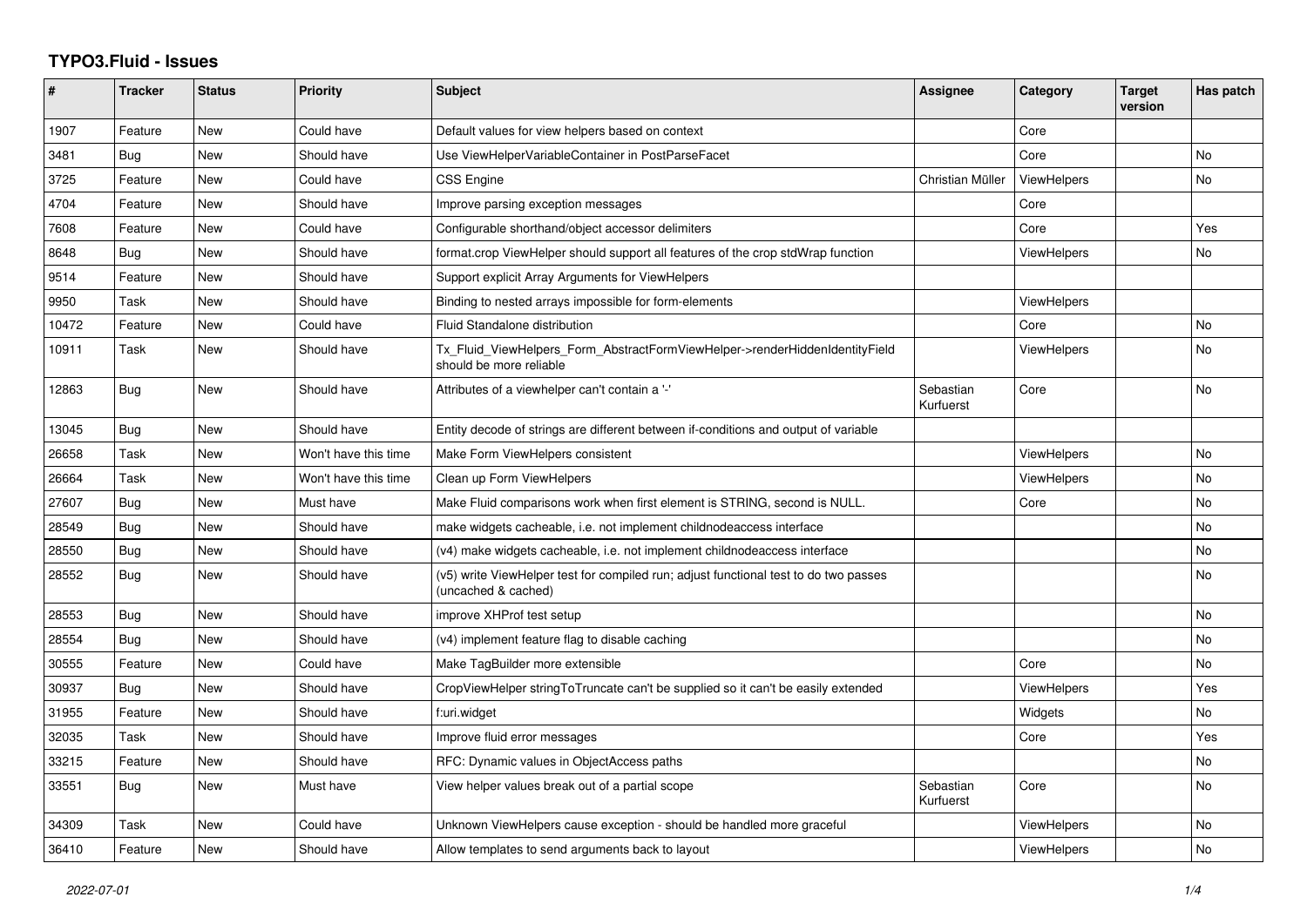| #     | <b>Tracker</b> | <b>Status</b> | <b>Priority</b> | Subject                                                                                       | <b>Assignee</b>       | Category    | <b>Target</b><br>version | Has patch |
|-------|----------------|---------------|-----------------|-----------------------------------------------------------------------------------------------|-----------------------|-------------|--------------------------|-----------|
| 36559 | Feature        | New           | Could have      | New widget progress bar                                                                       |                       |             |                          | Yes       |
| 36655 | Bug            | New           | Should have     | <b>Pagination Links</b>                                                                       |                       | Widgets     |                          | No        |
| 37095 | Feature        | New           | Should have     | It should be possible to set a different template on a Fluid TemplateView inside an<br>action | Christopher<br>Hlubek |             |                          | No        |
| 37619 | Bug            | New           | Should have     | Fatal Error when using variable in name attribute of Section ViewHelper                       |                       | ViewHelpers |                          | <b>No</b> |
| 38130 | Feature        | New           | Should have     | Checkboxes and multiple select fields should have an assignable default value                 |                       |             |                          | No        |
| 38369 | Bug            | New           | Must have       | Resource ViewHelpers should not fall back to request package                                  |                       | View        |                          | No        |
| 39936 | Feature        | New           | Should have     | registerTagAttribute should handle default values                                             |                       | ViewHelpers |                          | No        |
| 39990 | Bug            | New           | Should have     | Same form twice in one template: hidden fields for empty values are only rendered<br>once     |                       | Core        |                          | No        |
| 40064 | Bug            | New           | Must have       | Multiselect is not getting persisted                                                          |                       | ViewHelpers |                          | No        |
| 40081 | Feature        | New           | Should have     | Allow assigned variables as keys in arrays                                                    |                       |             |                          | No        |
| 42397 | Feature        | New           | Should have     | Missing viewhelper for general links                                                          |                       |             |                          | No        |
| 42743 | Task           | New           | Should have     | Remove inline style for hidden form fields                                                    |                       |             |                          | <b>No</b> |
| 43071 | Task           | New           | Should have     | Remove TOKENS for adding fallback teplates in B                                               |                       |             |                          | No        |
| 43072 | Task           | New           | Should have     | Remove TOKENS for adding templates fallback in Backporter                                     |                       | View        |                          | No        |
| 45153 | Feature        | New           | Should have     | f:be.menus.actionMenuItem - Detection of the current select option is insufficient            |                       |             |                          | No        |
| 45384 | Bug            | New           | Must have       | Persisted entity object in widget-configuration cannot be deserialized (after reload)         |                       | Widgets     | 2.0.1                    | No        |
| 45394 | Task           | New           | Should have     | Forwardport Unit test for standalone view                                                     |                       | View        |                          | No        |
| 46545 | Feature        | New           | Should have     | Better support for arrays in options of SelectViewHelper                                      |                       |             |                          | No        |
| 47669 | Task           | New           | Should have     | FormViewHelper does not define the default request method                                     |                       |             |                          | No        |
| 48355 | Feature        | New           | Could have      | Assign output of viewhelper to template variable for further processing.                      |                       |             |                          |           |
| 49038 | Bug            | New           | Must have       | form.select does not select the first item if prependOptionValue is used                      |                       |             |                          | <b>No</b> |
| 49600 | Bug            | New           | Should have     | f:form tag shown as a HTML on frontend                                                        |                       | ViewHelpers |                          | No        |
| 51100 | Feature        | New           | Must have       | Links with absolute URI should have the option of URI Scheme                                  |                       | ViewHelpers |                          | No        |
| 51277 | Feature        | New           | Should have     | ViewHelper context should be aware of actual file occurrence                                  |                       |             |                          | No        |
| 52419 | Bug            | New           | Should have     | Wrong PHPDocs notation for default value inline f:translate viewhelper                        |                       |             | 2.0                      | No        |
| 52591 | Bug            | New           | Should have     | The Pagination Widget broken for joined objects                                               |                       |             |                          | No        |
| 54195 | Task           | New           | Should have     | Rename and move FormViewHelper's errorClass value, currently 'f3-form-error'                  | Adrian Föder          | ViewHelpers |                          | No        |
| 54284 | Bug            | New           | Should have     | Default Option for Switch/Case VH                                                             |                       | ViewHelpers |                          | No        |
| 56237 | Task           | New           | Should have     | in-line (Condition) View Helpers should not evaluate on parsing                               |                       |             |                          | No        |
| 57885 | Bug            | New           | Must have       | Inputs are cleared from a second form if the first form produced a vallidation error          |                       |             |                          | No        |
| 58921 | <b>Bug</b>     | New           | Should have     | f:form.* VHs crash if NOT inside f:form but followed by f:form                                |                       |             |                          | No        |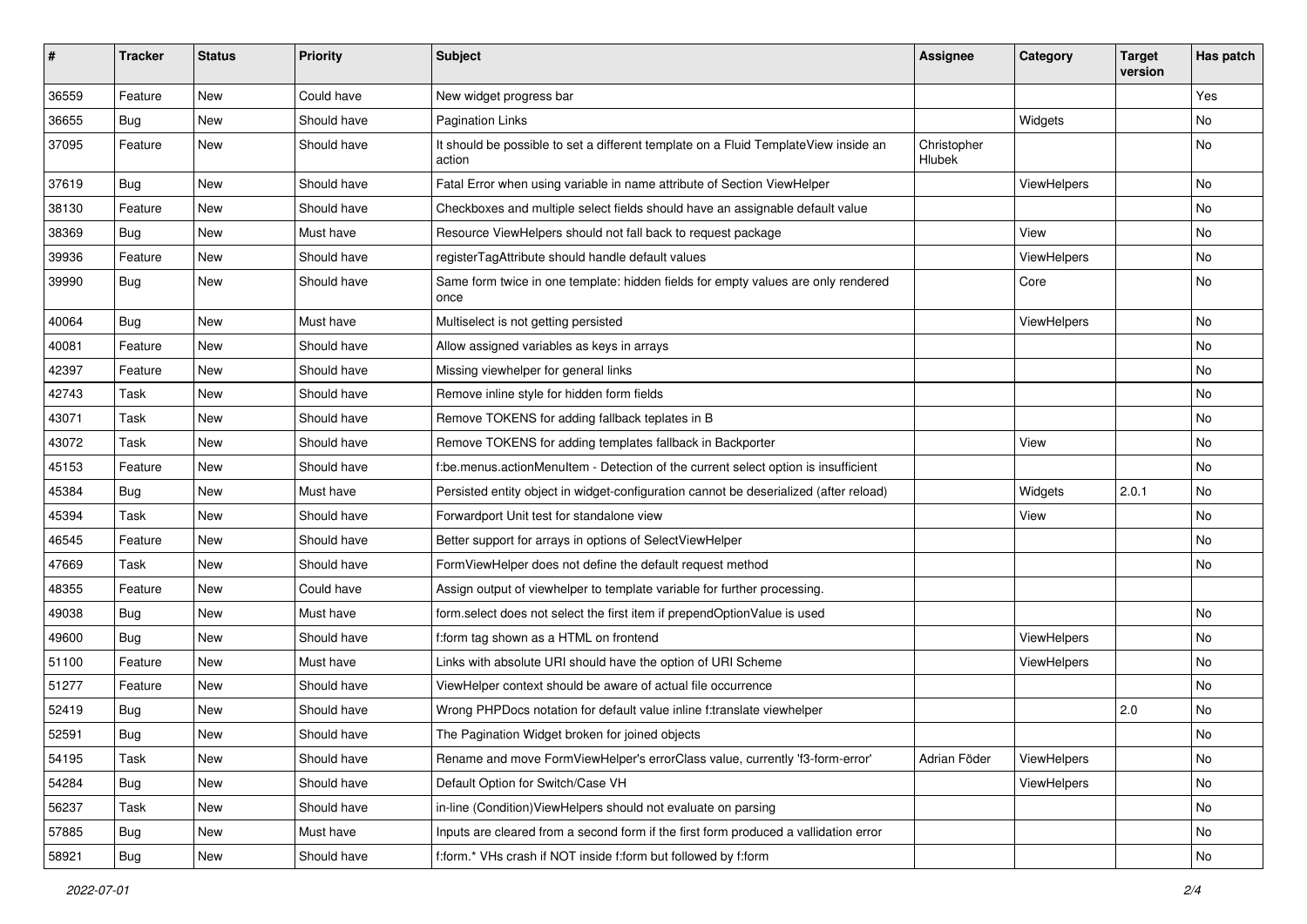| #     | <b>Tracker</b> | <b>Status</b>            | <b>Priority</b> | <b>Subject</b>                                                                                       | <b>Assignee</b>             | Category           | <b>Target</b><br>version | Has patch |
|-------|----------------|--------------------------|-----------------|------------------------------------------------------------------------------------------------------|-----------------------------|--------------------|--------------------------|-----------|
| 58983 | <b>Bug</b>     | New                      | Should have     | format.date does not respect linebreaks and throws exception                                         |                             |                    |                          | <b>No</b> |
| 60003 | Feature        | New                      | Should have     | Add required-Attribute to f:form.password                                                            |                             | <b>ViewHelpers</b> |                          | <b>No</b> |
| 60181 | Feature        | New                      | Could have      | Caching mechanism for Fluid Views/Templates                                                          |                             | View               |                          | No        |
| 60271 | Feature        | New                      | Should have     | Paginate viewhelper, should also support arrays                                                      |                             |                    |                          | No        |
| 60856 | Bug            | New                      | Must have       | Target attribute not supported by the form viewhelper                                                |                             | <b>ViewHelpers</b> |                          | Yes       |
| 62346 | Feature        | New                      | Could have      | f:comment should have high precende                                                                  |                             | Core               | 3.x                      | <b>No</b> |
| 5933  | Feature        | Accepted                 | Should have     | Optional section rendering                                                                           | Sebastian<br>Kurfuerst      | ViewHelpers        |                          | No        |
| 9005  | Feature        | Accepted                 | Could have      | Fluid Template Analyzer (FTA)                                                                        | Sebastian<br>Kurfuerst      |                    |                          |           |
| 28551 | Bug            | Accepted                 | Should have     | (v4) backport VHTest                                                                                 | Sebastian<br>Kurfuerst      |                    |                          | <b>No</b> |
| 3291  | Feature        | Needs<br>Feedback        | Should have     | Cacheable viewhelpers                                                                                |                             |                    |                          | No        |
| 8491  | Task           | Needs<br>Feedback        | Should have     | link action and uri action differ in absolute argument                                               | Karsten<br>Dambekalns       | <b>ViewHelpers</b> |                          | No.       |
| 8989  | Feature        | Needs<br>Feedback        | Could have      | Search path for fluid template files                                                                 |                             | View               |                          | No        |
| 33394 | Feature        | <b>Needs</b><br>Feedback | Should have     | Logical expression parser for BooleanNode                                                            | <b>Tobias Liebig</b>        | Core               |                          | <b>No</b> |
| 33628 | Bug            | <b>Needs</b><br>Feedback | Must have       | Multicheckboxes (multiselect) for Collections don't work                                             | Christian Müller            | <b>ViewHelpers</b> |                          | <b>No</b> |
| 36662 | Bug            | Needs<br>Feedback        | Should have     | Checked state isn't always correct when property is collection                                       | Kevin Ulrich<br>Moschallski | <b>ViewHelpers</b> | 1.1.1                    | No        |
| 45345 | Feature        | Needs<br>Feedback        | Should have     | Easy to use comments for fluid that won't show in output                                             |                             |                    |                          |           |
| 46091 | Task           | Needs<br>Feedback        | Should have     | Show source file name and position on exceptions during parsing                                      |                             |                    |                          | <b>No</b> |
| 46289 | <b>Bug</b>     | Needs<br>Feedback        | Should have     | Enable Escaping Interceptor in XML request format                                                    |                             | View               | 2.0.1                    | <b>No</b> |
| 58862 | <b>Bug</b>     | Needs<br>Feedback        | Should have     | FormViewHelper doesn't accept NULL as value for \$arguments                                          | Bastian<br>Waidelich        | ViewHelpers        |                          | Yes       |
| 5636  | Task           | Under Review             | Must have       | Form_RadioViewHelper and CheckBoxViewHelper miss check for existing object<br>before it is accessed. |                             |                    |                          | <b>No</b> |
| 34682 | <b>Bug</b>     | <b>Under Review</b>      | Should have     | Radio Button missing checked on validation error                                                     |                             | <b>ViewHelpers</b> |                          | <b>No</b> |
| 40998 | <b>Bug</b>     | Under Review             | Should have     | Missing parent request namespaces in form field name prefix                                          | Sebastian<br>Kurfuerst      | <b>ViewHelpers</b> | 1.1.1                    | <b>No</b> |